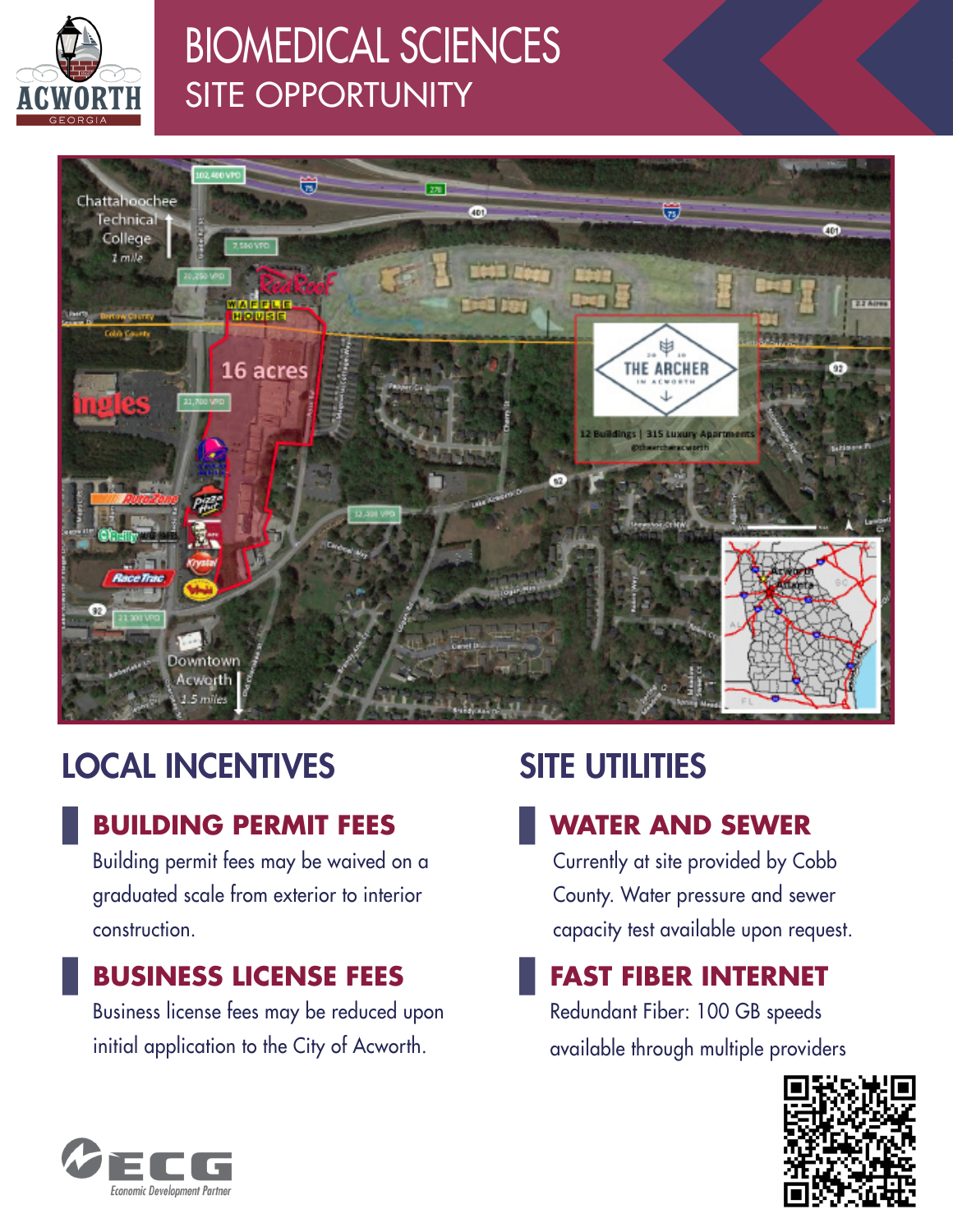

# BIOMEDICAL SCIENCES SITE OPPORTUNITY

### STATE INCENTIVES

#### **STATE OF GEORGIA OPPORTUNITY ZONE**

New or existing businesses that create two or more jobs are eligible for job tax credits up to \$3,500 per job.

#### **JOB TAX CREDIT**

Businesses in Cobb County can qualify for up to \$1,250 per new job created for up to five years.

#### **INVESTMENT TAX CREDIT**

Companies in manufacturing or telecommunications that have operated in Georgia for at least three years can receive a tax credit of 1% to 5% of qualified capital investments.

#### **QUALITY JOBS TAX CREDIT**

Companies that create at least 50 jobs in a 24-month period at wages that are at least 110% of the county average may qualify for a tax credit of \$2,500 or \$5,000 per job.

#### **PORT TAX CREDIT BONUS**

Georgia companies that increase imports or exports through a Georgia Port by at least 10% may qualify for either a \$1,250 bonus added to the job tax credit or an adjustment to the investment tax credit.

#### **RESEARCH & DEVELOPMENT TAX CREDIT**

Companies that spend on qualified research & development may qualify for a tax credit equal to a percentage of that spending increase.

#### **RETRAINING TAX CREDIT**

Georgia businesses may offset their investment in retraining employees to use new equipment or learn new skills. The credit can equal 50% of direct training expenses up to \$500 per full-time employee per training program.



### EDUCATION & TRAINING

#### **QUALITY HIGH SCHOOLS**

Cobb County School District is in the top 10% of school districts in Georgia.

#### **COLLEGE & CAREER ACADEMIES**

Georgia's College & Career Academies, such as nearby Bartow County College & Career Academy, prepare high school students with real life work experience in a variety of careers.

#### **CHATTAHOOCHEE TECHNICAL COLLEGE**

Chattahoochee Technical College in Acworth has programs in a variety of disciplines including healthcare and biomedicine.

#### **QUICK START**

Companies in Georgia can leverage the training program Quick Start, which provides no-cost training for workers in new or expanding businesses. Georgia Quick Start is the #1 ranked state workforce training agency in the United States and has trained more than 1 million employees. Each training regimen is designed around the unique needs of each employer.



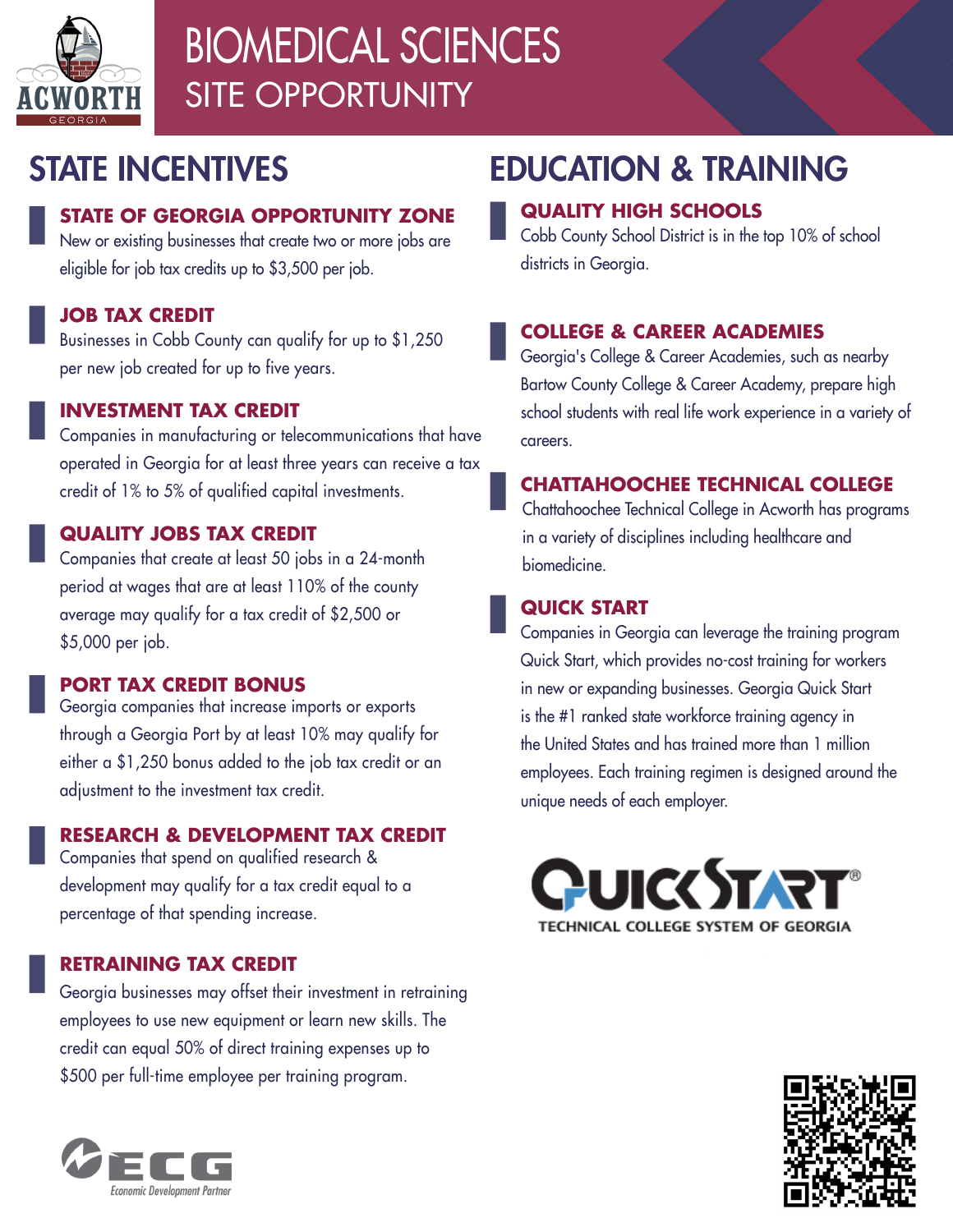

# BIOMEDICAL SCIENCES SITE OPPORTUNITY

### QUALITY OF LIFE

#### **ACWORTH QUALITY OF LIFE**

Historic Downtown Acworth is known for its shopping! From boutiques, jewelry and gifts shops, bookstores, art galleries, flowers, and antiques, that special gift or one-of-a-kind item is right around the corner. And with award-winning restaurants only a few steps away, there are plenty of options for you to indulge in



a little fine dining, too! Nearby Lake Allatoona boasts ample recreation opportunities - from boating to fishing to hiking. Acworth is less than an hour drive northwest of Atlanta.

# BIOMEDICAL SCIENCES

#### **MAJOR EMPLOYERS**

Within 45 minutes of Acworth, major Biomedical Science companies include Avanos Medical, ImmucorGamma, Applied Technical Services, Cryolife, Enercon Services, GF Health Products, Respironics, Southeastern Data Co-op, and UCB Pharma.

### **WORKFORCE**

#### **TOTAL WORKFORCE 45 MINUTE DRIVE TIME**

| Workforce                      | 1,739,858 |
|--------------------------------|-----------|
| Labor Force Participation Rate | 67.9%     |
| <b>Average Annual Wages</b>    | \$65,785  |
| <b>Unionization Rate</b>       | 4.1%      |
| <b>Average Commute Time</b>    | 30.0 min. |
| <b>High School Graduates</b>   | 90.2%     |
| <b>College Graduates</b>       | 44.4%     |

#### **BIOMEDICAL SCIENCES 45 MINUTE DRIVE TIME**

| Workforce                   | 12,331   |
|-----------------------------|----------|
| % of Total Workforce        | 0.7%     |
| <b>Average Annual Wages</b> | \$85,183 |
| 5-Year Growth               | $+2,438$ |
| 5-Year % Growth             | $+24.6%$ |



*JobsEQ 2020 Q3*